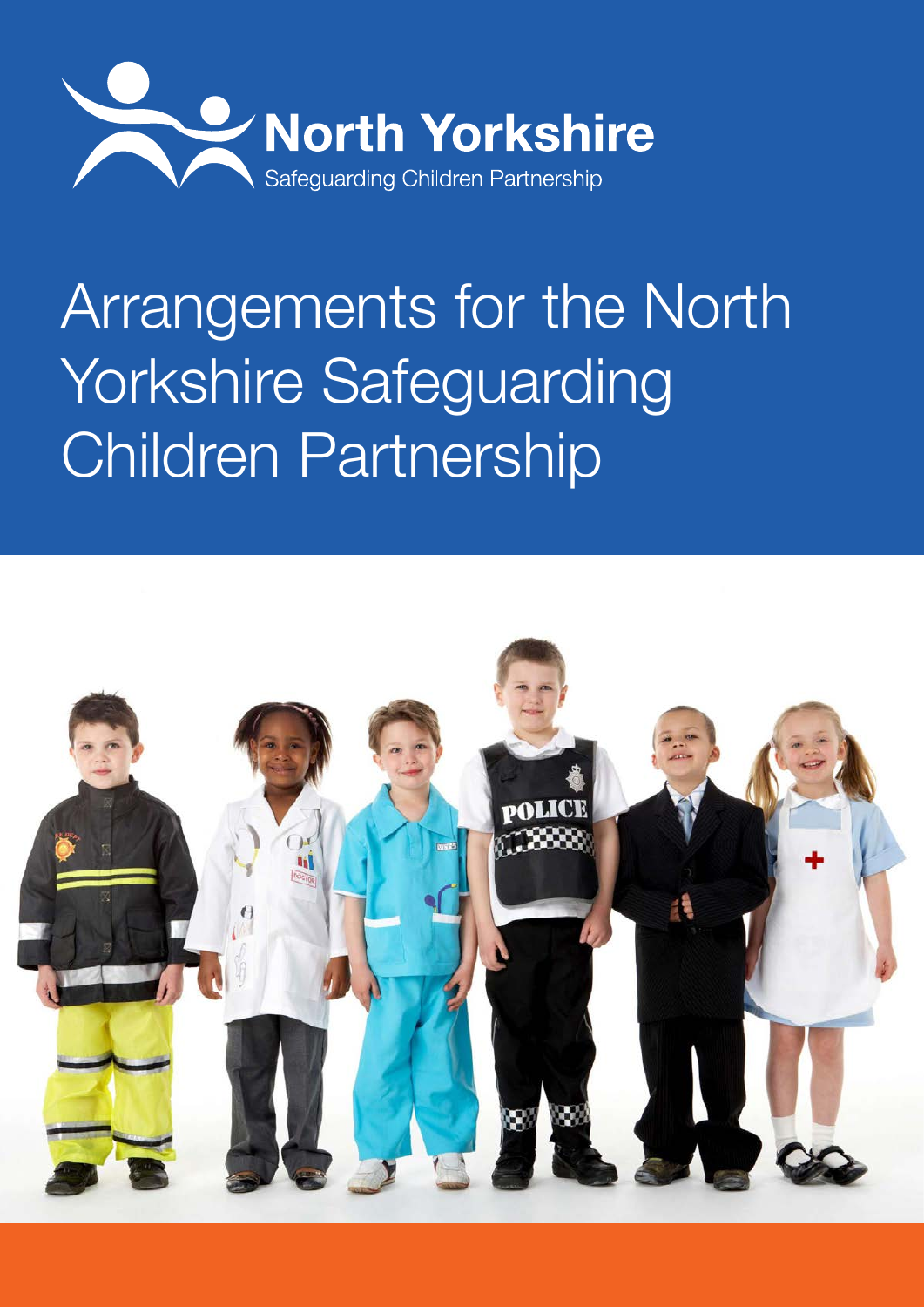# **Introduction**

This document sets out the Multi-Agency Safeguarding Arrangements for North Yorkshire, established in accordance with Chapter 3 of Working Together to Safeguard Children, July 2018.

The three safeguarding partners who are responsible for the local Multi-Agency Safeguarding Arrangements in North Yorkshire are the Chief Executive of North Yorkshire County Council (NYCC), the Accountable Officer of the Clinical Commissioning Group's (CCG) and the Chief Constable of North Yorkshire Police (NYP). It has been agreed within North Yorkshire, the safeguarding partners will delegate their function to the following officers:

Director of Children Services North Yorkshire County Council Executive Nurse, North Yorkshire Clinical Commissioning Groups

Deputy Chief Constable, North Yorkshire Police

- Children are safeguarded and their welfare promoted,
- Partner organisations and agencies collaborate, share and co-own the vision for how to achieve improved outcomes for vulnerable children,
- Organisations and agencies challenge appropriately and hold one another to account effectively,
- There is early identification and analysis of new safeguarding issues and emerging threats,
- Learning is promoted and embedded in a way that local services for children and families can become more reflective and implement changes to practice, and
- Information is shared effectively to facilitate more accurate and timely decision making for children and families.

The local Multi-Agency Safeguarding Arrangements for North Yorkshire are known as the North Yorkshire Safeguarding Children Partnership (NYSCP).

In order to work together effectively, the safeguarding partners with other local organisations and agencies will develop processes that:

The nominated senior officer in their agency has a responsibility and authority to ensure full participation of these arrangements.

- Facilitate and drive action beyond usual institutional and agency constraints and boundaries;
- Ensure the effective protection of children is founded on practitioners developing lasting and trusting relationships with children and their families.

To be effective, these arrangements will link in with other local strategic partnership work which supports children and families. This will include other public boards including:

- North Yorkshire Health and Wellbeing Board
- North Yorkshire Adult Safeguarding Board
- North Yorkshire Channel Panel
- North Yorkshire Community Safety Partnership
- The Local Family Justice Board, and
- MAPPA Senior Management Board

The purpose of these Multi-Agency Safeguarding Arrangements is to support and enable local organisations and agencies to work together in a system where: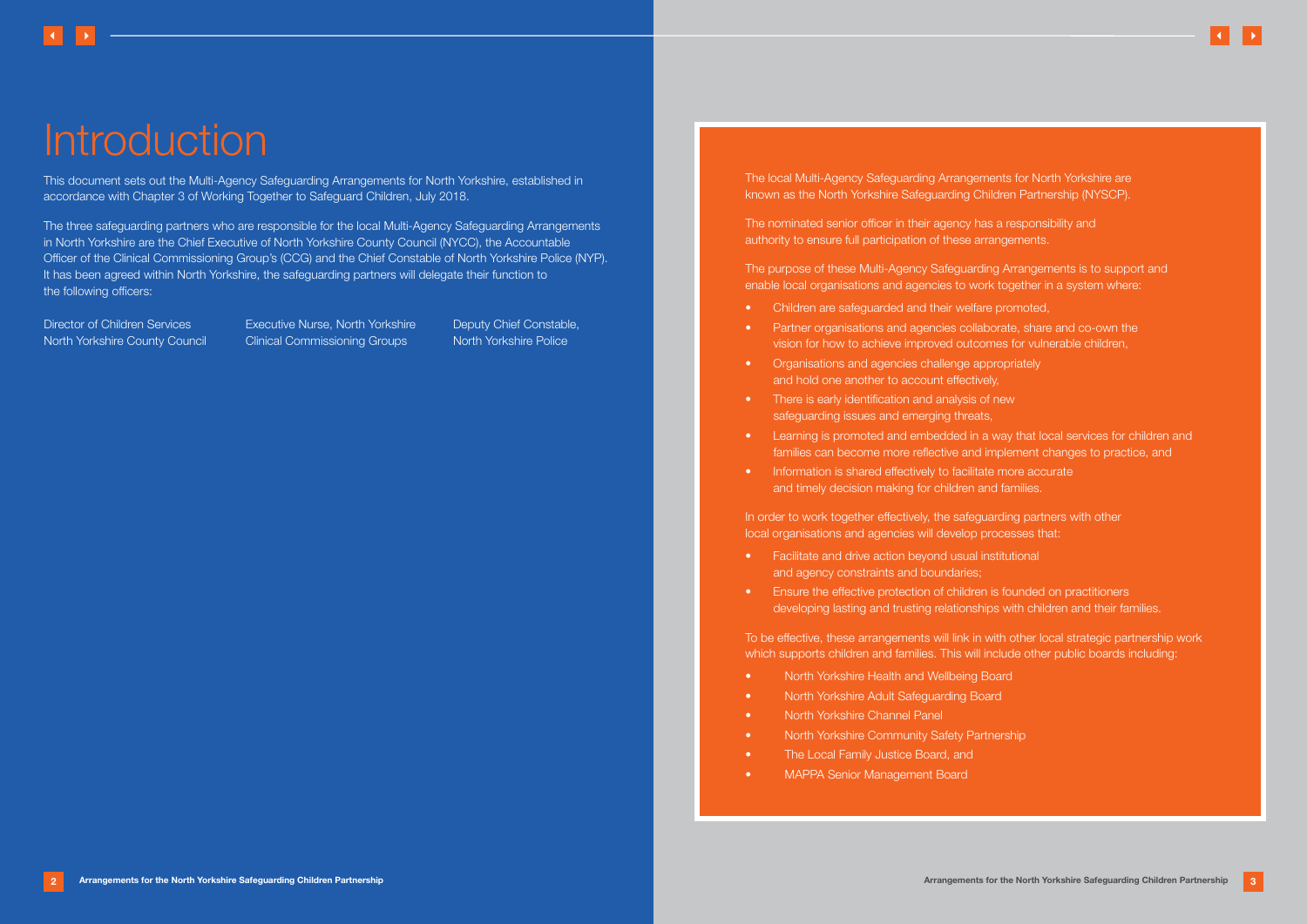# Partnership Name and Geography

The North Yorkshire Safeguarding Children Partnership operates in the county of North Yorkshire.

North Yorkshire is the biggest geographical county in England at 803,761 hectares (approximately 3,100 square miles). Although the county is large, it is sparsely populated with approximately 604,900 residents (ONS population estimate) of which 117,670 children are aged between 0 to 17 years, based in a variety of urban and rural communities. North Yorkshire stretches across the country from the North Sea coast to within 12 miles of Morecambe Bay, and from south of the M62 to the edge of Teesside.

Most of the children and young people resident in North Yorkshire have a rural upbringing with farming being the main industry. Children growing up in the county enjoy the beautiful countryside although many children and young people also grow up in the many market towns and smaller communities within the county. Due to the sparse nature of most of the county, children and young people can feel isolated due to the long distances they have to travel to meet friends or use amenities.





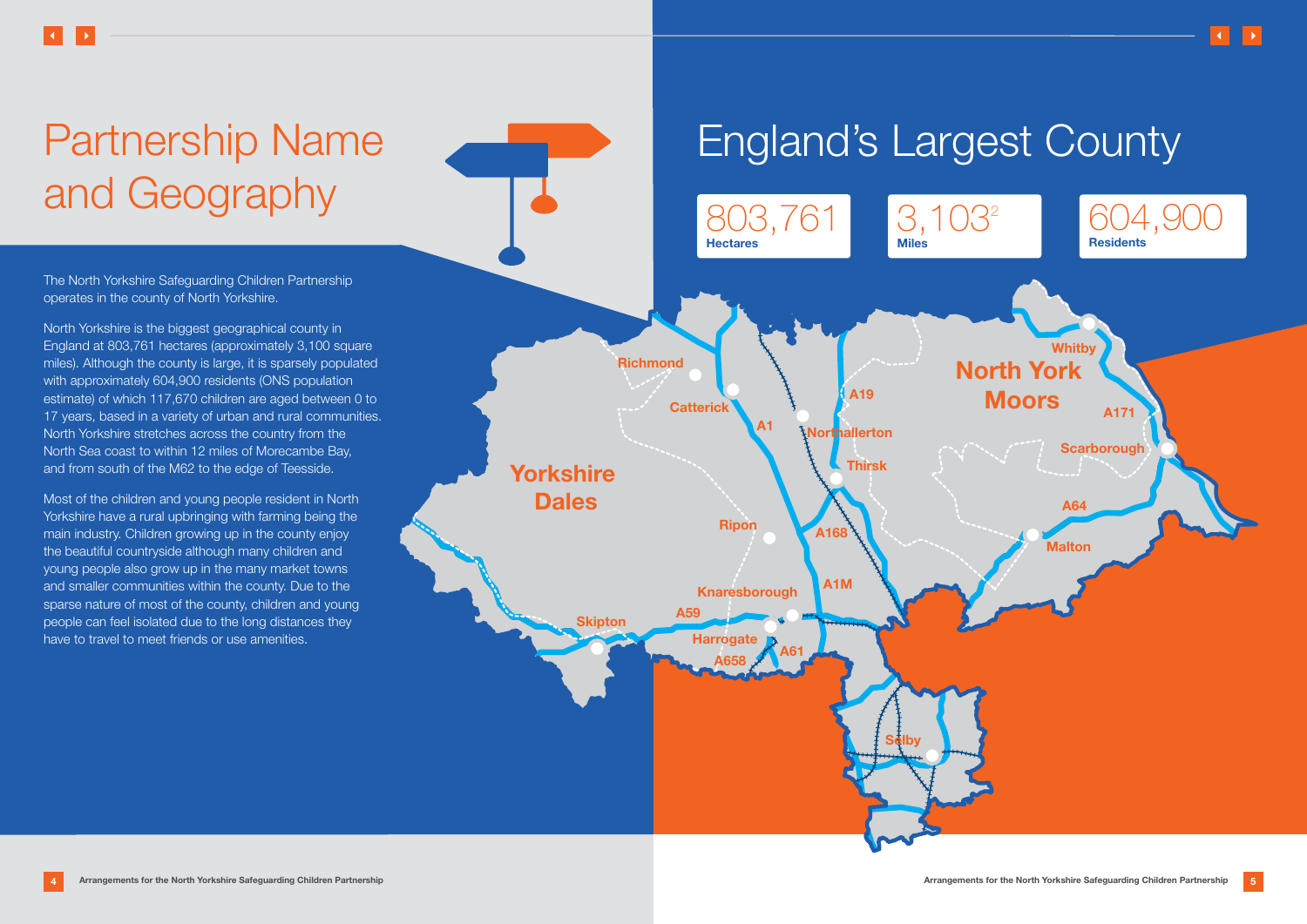# <span id="page-3-0"></span>Relevant Agencies

Relevant agencies are those organisations and agencies whose involvement the safeguarding partners consider to safeguard and promote the welfare of local children. Strong effective multi-agency arrangements are ones that are responsive to local circumstances and engage the right people.

Relevant agencies in North Yorkshire have been identified to include but not exclusively so:

| <b>Education and Early Years</b>                                                                   |
|----------------------------------------------------------------------------------------------------|
| All Education Setting (Maintained, Academies, Independent, Further Education and Higher Education) |
| All Early Years Setting                                                                            |
| <b>Health</b>                                                                                      |
| <b>Airedale NHS Foundation Trust</b>                                                               |
| Airedale, Wharfedale and Craven CCG                                                                |
| <b>Bradford District Care NHS Foundation Trust</b>                                                 |
| <b>Child Death Review Partnership</b>                                                              |
| <b>General Practitioners</b>                                                                       |
| Harrogate and District NHS Foundation Trust                                                        |
| Humber Teaching NHS Foundation Trust                                                               |
| Morecambe Bay CCG                                                                                  |
| <b>NHS England</b>                                                                                 |
| Primary Health Care (Pharmacy, Opticians)                                                          |
| South Tees Hospitals NHS Foundation Trust                                                          |
| Spectrum Community Health CIC                                                                      |
| <b>Tees Esk Wear Valley NHS Foundation Trust</b>                                                   |
| Vocare                                                                                             |
| York and Scarborough Teaching Hospitals NHS Foundation Trust                                       |
| <b>Yorkshire Ambulance Service</b>                                                                 |
| <b>Criminal Justice</b>                                                                            |
| <b>CAFCASS</b>                                                                                     |
| <b>National Probation Service</b>                                                                  |

| Commissioned services                                          |
|----------------------------------------------------------------|
| <b>Compass Phoenix</b>                                         |
| <b>Community First Yorkshire</b>                               |
| North Yorkshire Youth                                          |
| <b>NSPCC</b>                                                   |
| Other voluntary sector groups by discussion and representation |
| <b>Local Government</b>                                        |
| Department for Work and Pensions (JCP)                         |
| <b>District Councils</b>                                       |
| North Yorkshire County Council Health and Adult Service        |
| North Yorkshire County Council Public Health                   |
| <b>Youth Justice Board</b>                                     |
| <b>Public Services</b>                                         |
| <b>Army Foundation College</b>                                 |
| <b>British Army Welfare Service</b>                            |
| <b>British Transport Police</b>                                |
| North Yorkshire Fire Service                                   |
| Police, Fire and Crime Commissioner                            |
| <b>Wider Partnership Engagement Groups</b>                     |
| <b>Faith Groups</b>                                            |
| Lay Members                                                    |
| NYCC Children's Champion                                       |
| NYCC Lead Member for Children and Young People's Service       |
| NYCC Lead Member for Schools                                   |
| <b>Youth Voice Executive</b>                                   |

**Voluntary Sector** 

| sentation |  |
|-----------|--|
|           |  |
|           |  |
|           |  |
| æ         |  |
|           |  |
|           |  |
|           |  |
|           |  |
|           |  |
|           |  |
|           |  |
|           |  |
|           |  |
|           |  |
|           |  |
|           |  |
|           |  |
|           |  |
| Service   |  |
|           |  |
|           |  |
|           |  |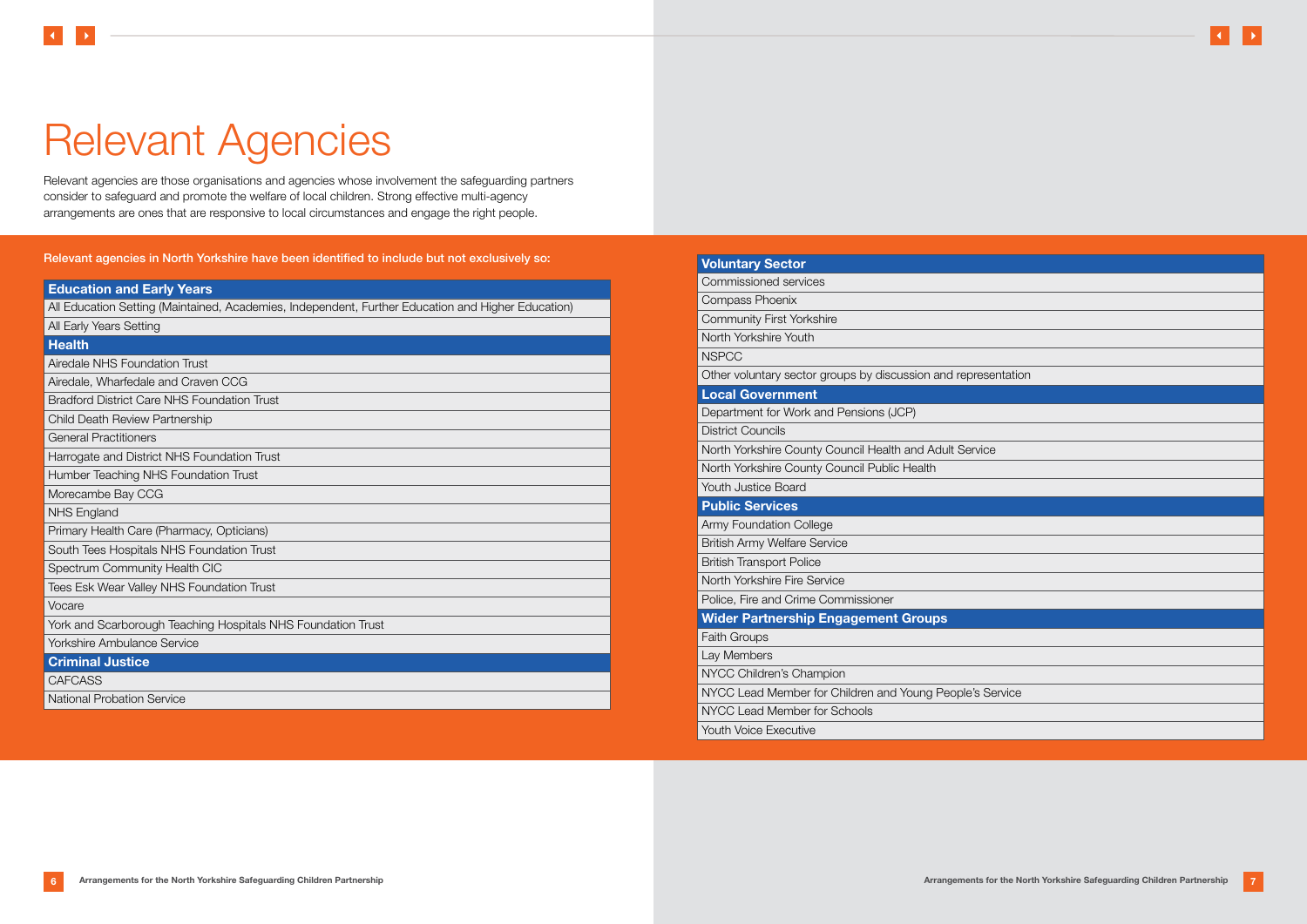# Our Vision

Our vision is that:

# "All children and young people are safe, happy, healthy and able to achieve in North Yorkshire"

Being Young in North Yorkshire 2021-2024 is the North Yorkshire Safeguarding Children Partnership Strategy for children and young people living in North Yorkshire. This strategy sets out our vision which is shaped by the feedback from children and young people living in North Yorkshire and sets out our four key themes of children and young people having:

- a safe life
- a happy family life
- a healthy life, and
- achieving in life

- four strategic Subgroups which report the NSYCP Executive
- seven locality based operational groups. focusing on Child Exploitation
- four Local Safeguarding Partnerships shared with the North Yorkshire Safeguarding Adults Board and the North Yorkshire Community Safety Partnership
- an Education Focus Group, and
- a Further Education Focus Group

For more information visit the NYSCP website: [www.safeguardingchildren.co.uk/about-us/who-we-are](http://www.safeguardingchildren.co.uk/about-us/who-we-are)

This organisational chart shows (opposite) how the NYSCP partnership is structured. The NYSCP has:

Through these meeting structures partners work together to:

- identify safeguarding themes, patterns and trends
- learning from audits, reviews and
- share safequarding information
- Child Safeguarding Practice Reviews
- Develop strategies, procedures and practice guidance

# **Structure of Partnership**

The following structure chart outlines the new proposed arrangements for the NYSCP. The following arrangements identify the safeguarding partnership structure to ensure partner work together and respond to the needs of children in the area.

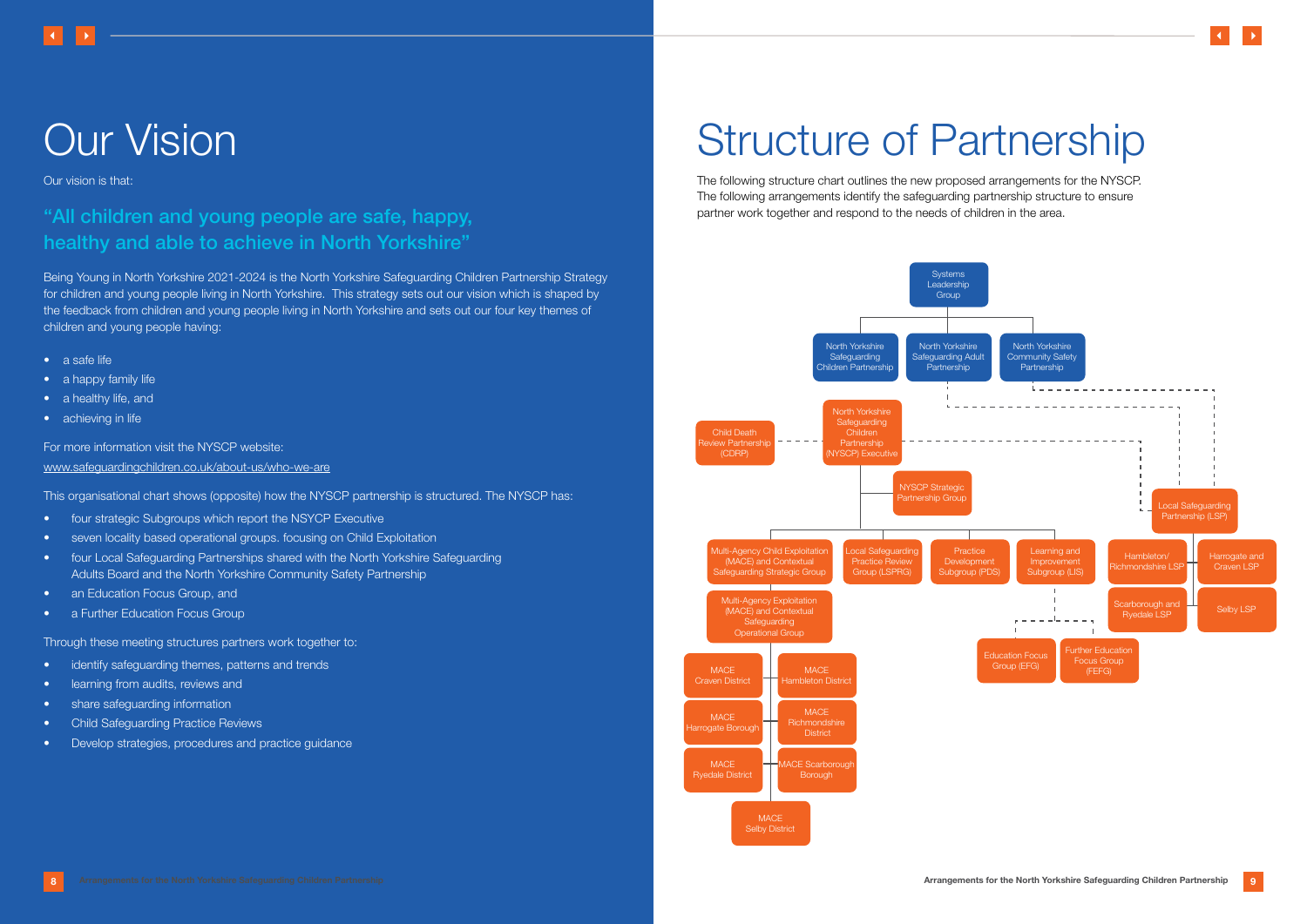# NYSCP Executive

The NYSCP Executive provides strategic direction for the partnership in line with national, regional and local objectives, and priorities. The group also maintains and develops links with all current and potential partnership agencies such as Health and Wellbeing Board, Community Safety Partnership, Systems Leadership Group MAPPA SMB and Safeguarding Adult Board.

The NYSCP Executive is responsible for the delivery of the Being Young in North Yorkshire 2021-2024, the North Yorkshire Early Help Strategy, and the NYSCP Work Plan. Reports from the NYSCP Subgroups are discussed at the NYSCP Executive where the Subgroup Chairs provide progress reports against the strategic priorities and work plans.

Progress against the priorities are reviewed in the NYSCP Independent Scrutineer's Annual Assurance Report. Copies of the Scrutineer's annual reports are available from: [www.safeguardingchildren.co.uk/about-us/who-we-are/](http://www.safeguardingchildren.co.uk/about-us/who-we-are/) 

The Executive meets every two months and is chaired by the NYSCP Independent Scrutineer.

# Membership:

| Organisation                        | <b>Executive Member</b>                                            |
|-------------------------------------|--------------------------------------------------------------------|
| North Yorkshire Safeguarding        | Independent Scrutineer (Chair)Safeguarding Partnership Manager     |
| <b>Children Partnership</b>         |                                                                    |
| North Yorkshire County Council      | Director of Children's Services                                    |
|                                     | <b>Assistant Director, Children and Families Service</b>           |
|                                     | Assistant Director, NYCC Education and Skills                      |
|                                     | Safeguarding Unit Manager, NYCC                                    |
| North Yorkshire Police              | <b>Assistant Chief Constable</b>                                   |
|                                     | T. Det. Superintendent, Head of Safeguarding                       |
| <b>Clinical Commissioning Group</b> | <b>Executive Nurse</b>                                             |
|                                     | Designated Nurse Safeguarding Children and Children in Care        |
| <b>District Councils</b>            | <b>CEO District Council Rep</b>                                    |
| <b>Voluntary Sector</b>             | Chief Executive, North Yorkshire Youth                             |
| Public Heath                        | <b>Director of Public Health</b>                                   |
|                                     | <b>Public Health Consultant</b>                                    |
| <b>Probation Service</b>            | NPS Head of Area, Her Majesty's Prison & Probation Service (HMPPS) |

# NYSCP Strategic Partnership Group

The NYSCP Strategic Partnership Group brings together all the members of the Executive with the relevant agencies to consider local priorities and national themes which informs the Early Help Strategy and Being Young in Yorkshire.

The group meets twice per year and is attended by a representative from each relevant agency [see](#page-3-0).

# Local Safeguarding Practice Review Group (LSPRG)

The LSPRG's role is to fulfil the statutory duties under the Children and Social Work Act 2017. The LSPRG:

- a) identifies serious safeguarding cases which raise issues of importance in relation to the area, and
- b) where reviews are undertaken, identify and consider any improvements that should be made to improve practice, and promote the safeguarding and the welfare of children.

The meeting takes place quarterly (four times per year) and is chaired by the Designated Doctor for Safeguarding.

| Organisation                                      | <b>Members</b>                                |
|---------------------------------------------------|-----------------------------------------------|
| <b>Clinical Commissioning Group</b>               | <b>Clinical Director/Consultant Community</b> |
|                                                   | Paediatrician/Designated Doctor for Saf       |
|                                                   | Designated Nurse Safeguarding Childrei        |
|                                                   | Children in Care (North Yorkshire & City      |
| Harrogate and District NHS Foundation Trust       | Named Nurse, Safeguarding Children            |
| North Yorkshire County Council                    | Safeguarding Unit Manager                     |
|                                                   | Head of Safeguarding, Children & Famili       |
|                                                   | Head of School Improvement Service,           |
|                                                   | <b>Education &amp; Skills</b>                 |
| North Yorkshire Safeguarding Children Partnership | Child Death Review Officer, NYSCP             |
|                                                   | NYSCP Partnership Manager                     |
| North Yorkshire Police                            | <b>Detective Superintendent</b>               |
| Tees, Esk and Wear Valley NHS Foundation Trust    | Associate Director of Nursing (Safeguard      |
| York Teaching Hospital NHS Foundation Trust       | Named Nurse Safeguarding                      |



| <b>Members</b>                                    |
|---------------------------------------------------|
| <b>Clinical Director/Consultant Community</b>     |
| Paediatrician/Designated Doctor for Safeguarding  |
| Designated Nurse Safeguarding Children and        |
| Children in Care (North Yorkshire & City of York) |
| Named Nurse, Safeguarding Children                |
| <b>Safeguarding Unit Manager</b>                  |
| Head of Safeguarding, Children & Families Service |
| Head of School Improvement Service,               |
| <b>Education &amp; Skills</b>                     |
| <b>Child Death Review Officer, NYSCP</b>          |
| <b>NYSCP</b> Partnership Manager                  |
| <b>Detective Superintendent</b>                   |
| Associate Director of Nursing (Safeguarding),     |
| Named Nurse Safeguarding                          |
|                                                   |

# Our meetings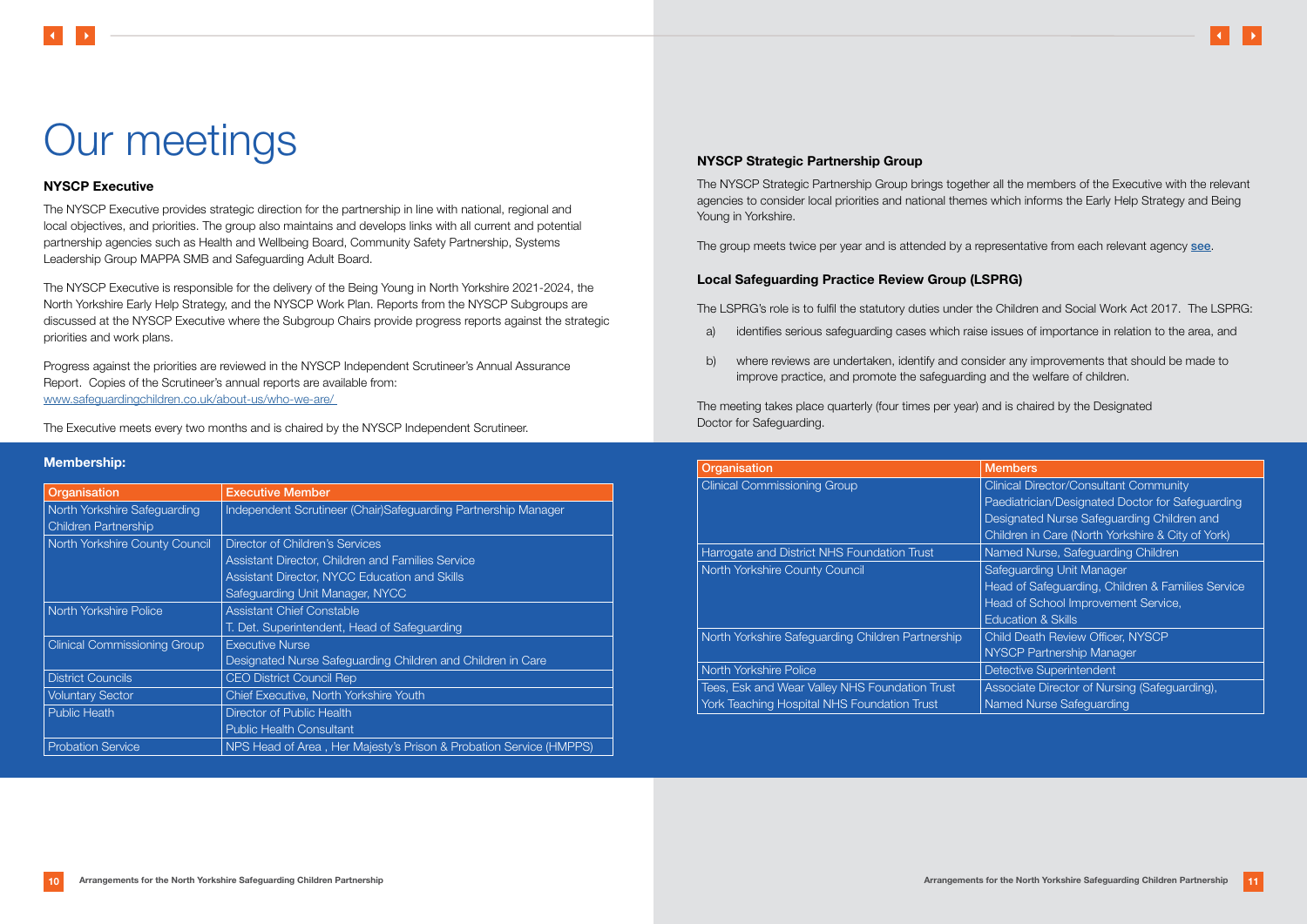# Practice and Development Subgroup (PDS)

This group seeks to support the effective safeguarding and welfare of children and young people across North Yorkshire by developing practice for safeguarding children in line with National and NYSCP strategic priorities. This is achieved by providing healthy challenge and holding professionals to account with respect to safeguarding children practice.

The meeting is held quarterly and has a revolving chair nominated from the membership of the group.

| Organisation                        | <b>Executive Member</b>                                     |
|-------------------------------------|-------------------------------------------------------------|
| <b>CAFCASS</b>                      | Service Manager                                             |
| <b>Clinical Commissioning Group</b> | Designated Nurse Safeguarding Children and Children in Care |
| Harrogate and District              | Named Nurse, Safeguarding Children                          |
| <b>NHS Foundation Trust</b>         |                                                             |
| <b>National Probation Service</b>   | Service Manager                                             |
| North Yorkshire County Council      | Early Years Strategy Manager                                |
|                                     | Group Manager - Early Help                                  |
|                                     | <b>Head of Safer Communities</b>                            |
|                                     | Head of Safeguarding, Children's Social Care                |
|                                     | Health Improvement Manager                                  |
|                                     | Safeguarding Children and Adults                            |
|                                     | <b>Senior Education Advisor</b>                             |
|                                     | Youth Justice Service Planning & Development Officer        |
| North Yorkshire Fire Service        | Safeguarding Manager                                        |
| North Yorkshire Police              | Detective Chief Inspector, Deputy Head of Safeguarding      |
| North Yorkshire Safeguarding        | NYSCP Partnership Manager                                   |
| Children Partnership                | NYSCP Policy and Development Officer                        |
|                                     | NYSCP Policy and Development Officer - MACE                 |
|                                     | <b>NYSCP Leadership Support</b>                             |
| Office of the Police, Fire and      | Commissioning & Partnership Services                        |
| <b>Crime Commissioner</b>           |                                                             |
| <b>Tees Esk and Wear Valleys</b>    | Senior Nurse Safeguarding Children and Adults               |
| <b>NHS Foundation Trust</b>         | Directorate of Nursing and Governance                       |
| <b>York Teaching Hospitals</b>      | Named Nurse, Safeguarding Children                          |
| <b>NHS Foundation Trust</b>         |                                                             |

# Learning Improvement Subgroup (LIS)

The NYSCP Learning and Improvement Subgroup seeks to identify, report and act upon any appropriate examples of local, regional and national learning through the Quality Assurance, learning, Improvement and Training (QALIT).

The LIS uses information from multi-agency datasets, reviews and other learning to predict patterns and trends to inform frontline practice and directs NYSCP audits to derive local learning and best practice.

The group also identifies the most effective methods to deliver learning to inform practice through face to face training, webinars, e-learning, podcasts, videos, social media and other forms of communication.

The meeting is held quarterly and has a revolving chair nominated from the membership of the group.

### Membership

| Organisation                        | <b>Executive Member</b>                                     |
|-------------------------------------|-------------------------------------------------------------|
| <b>CAFCASS</b>                      | Service Manager                                             |
| <b>Clinical Commissioning Group</b> | Designated Nurse Safeguarding Children and Children in Care |
| Harrogate and District              | Named Nurse, Safeguarding Children                          |
| <b>NHS Foundation Trust</b>         |                                                             |
| <b>National Probation Service</b>   | <b>Service Manager</b>                                      |
| North Yorkshire County Council      | Early Years Strategy Manager                                |
|                                     | <b>Head of Safer Communities</b>                            |
|                                     | Health and Wellbeing Adviser, NYCC Education & Skills       |
|                                     | Health Improvement Manager                                  |
|                                     | Head of Safeguarding, Children and Families Service         |
|                                     | NYCC Senior Training & Learning Officer                     |
| <b>North Yorkshire Fire Service</b> | Safeguarding Manager                                        |
| North Yorkshire Police              | <b>Safeguarding Manager</b>                                 |
|                                     | Strategic Intelligence Analyst, Business Insight            |
| North Yorkshire Safeguarding        | NYSCP Partnership Manager                                   |
| <b>Children Partnership</b>         | NYSCP Policy and Development Officer                        |
|                                     | NYSCP Policy and Development Officer - MACE                 |
|                                     | NYSCP Leadership Support                                    |
| Office of the Police, Fire and      | Detective Chief Inspector, Deputy Head of Safeguarding      |
| <b>Crime Commissioner</b>           |                                                             |
| <b>Tees Esk and Wear Valleys</b>    | Named Nurse Safeguarding Children                           |
| <b>NHS Foundation Trust</b>         |                                                             |
| <b>Voluntary Sector</b>             | Head of Development, North Yorkshire Sport                  |
| <b>York Teaching Hospitals</b>      | Named Nurse, Safeguarding Children                          |
| <b>NHS Foundation Trust</b>         |                                                             |

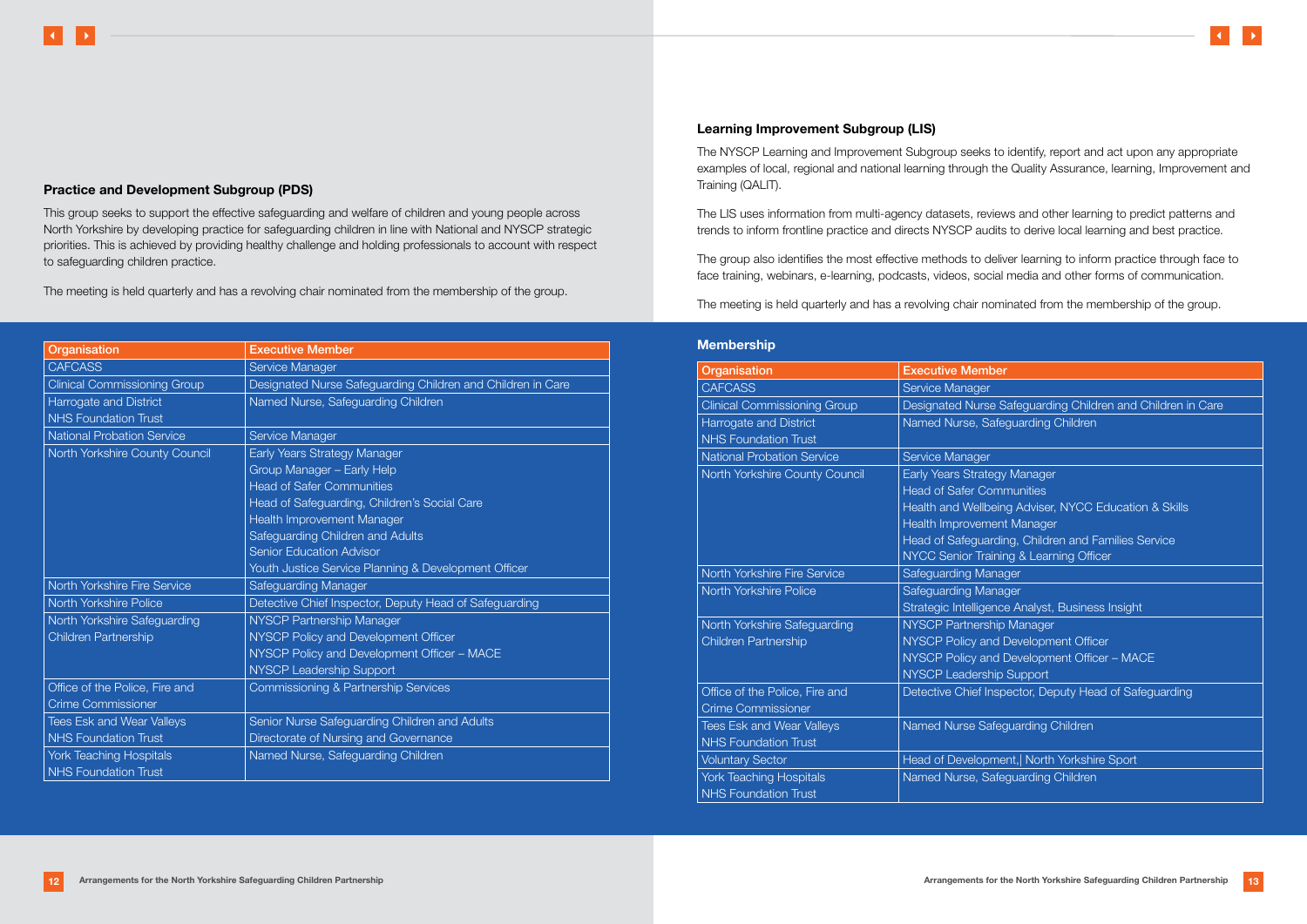# Multi-Agency Child Exploitation (MACE) and Contextual Safeguarding Strategic Subgroup

The MACE and Contextual Safeguarding Strategic subgroup provides strategic oversight, scrutiny and challenge of the NYSCP MACE procedure. This is achieved through the analysis of performance management data to ensure efficiency and effectiveness of operational activity. Members:

- support the development of robust and effective practices and procedures
- providing oversight and scrutiny for the strategic development and operational activity of MACE.

The group is responsible for the creation, progression and management of the [MACE and Contextual](https://www.safeguardingchildren.co.uk/wp-content/uploads/2021/02/MACE-and-Contextual-Safeguarding-Strategy-2020-2023.pdf)  [Safeguarding Strategy](https://www.safeguardingchildren.co.uk/wp-content/uploads/2021/02/MACE-and-Contextual-Safeguarding-Strategy-2020-2023.pdf) and management of MACE arrangements. For more information see:

[Multi-Agency Child Exploitation a Contextual Safeguarding Practice Guidance](https://www.safeguardingchildren.co.uk/professionals/practice-guidance/multi-agency-child-exploitation-mace-and-contextual-safeguarding/)  [MACE & Contextual Safeguarding Lv. 1 One Minute Guide](https://www.safeguardingchildren.co.uk/professionals/one-minute-guides/multi-agency-child-exploitation-mace-and-contextual-safeguarding-level-1/) [MACE & Contextual Safeguarding Lv. 2 One Minute Guide](https://www.safeguardingchildren.co.uk/professionals/one-minute-guides/multi-agency-child-exploitation-mace-and-contextual-safeguarding-level-2/) [MACE Persons who pose a risk by Exploitation Process One Minute Guide](https://www.safeguardingchildren.co.uk/professionals/one-minute-guides/mace-persons-who-pose-a-risk-of-exploitation-process/)

The meeting takes place every two months (six per year) and is chaired by the Safeguarding Unit Manager, North Yorkshire County Council.

### Membership:

| Organisation                                      | <b>Executive Members</b>                           |
|---------------------------------------------------|----------------------------------------------------|
| <b>Clinical Commissioning Group</b>               | <b>Designated Nurse Safeguarding</b>               |
|                                                   | Children and Children in Care                      |
| <b>MACE Operational Groups</b>                    | <b>Local Chairs</b>                                |
| North Yorkshire County Council                    | <b>Head of Safeguarding</b>                        |
|                                                   | Head of Safer Communities, Policy & Practice       |
|                                                   | Safeguarding Unit Manager                          |
|                                                   | Head of Engagement and Governance                  |
|                                                   | Head of Practice, Personalisation and Safeguarding |
| North Yorkshire Police                            | Det. Supt Head of Safeguarding                     |
|                                                   | NYP Intelligence Research & Analysis Manager       |
| NY Police, Fire and Crime Commissioners Office    | Partnership Manager                                |
| North Yorkshire Safeguarding Children Partnership | NYSCP Partnership Manager                          |
|                                                   | NYSCP Policy and Development Officer - MACE        |

# Multi-Agency Child Exploitation (MACE) and Contextual Safeguarding Operational Group

The MACE and Contextual Safeguarding Operational Group drives the operational delivery of the MACE and contextual safeguarding arrangements across North Yorkshire. The group monitors and analyses multi-agency data and outcomes to influence practice and coordinate approaches. The group also undertakes scoping and research of local, regional and national developments in policy, practice and legislation surrounding the MACE vulnerability themes and feed those findings into the MACE and Contextual Safeguarding Strategic Group where required.

The Operational Group leads on the identification of themes, patterns and trends around exploitation and vulnerability across North Yorkshire, as well as co-ordinating the findings from single and multi-agency audits to share learning across the NYSCP partners. Members also lead on designing, coordinating and delivering MACE and Contextual Safeguarding campaigns and raising awareness around MACE and Contextual Safeguarding themes across North Yorkshire.

The MACE and Contextual Safeguarding Operational Group meets monthly and is chaired on a rota system across the three statutory safeguarding partners (North Yorkshire County Council, North Yorkshire Police and the Clinical Commissioning Group).

# MACE and Contextual Safeguarding Practitioner Groups

Members are responsible for driving forward performance, as well as disseminating the learning and action plans within their own organisations. They ensure that the MACE and Contextual Safeguarding procedure is embedded into day to day practice. The group also undertakes scoping and research of local, regional and national developments in policy and practice surrounding MACE and Contextual Safeguarding.

The groups act as the conduit between strategic management and operational practice and provide quarterly updates to the MACE and Contextual Safeguarding Strategic Group.

# a) Level One – Child/Children or Young Person(s) related

This involves the identification, risk assessment and risk management of those children identified as being at risk of child exploitation and incorporates three key components:

2. Multi-Agency risk assessment and risk management of children at risk of exploitation through

- 1. Initial identification of risk through a safeguarding referral into the MAST
- existing NYSCP Procedures
- Contextual Safeguarding Level 2 meeting.



3. Multi-agency Locality Tasking meeting held weekly to include a review of children missing from home and care, new Child Sexual Exploitation and Child Criminal Exploitation cases, review of high risk and complex cases and agreement of cases relevant to share at the MACE and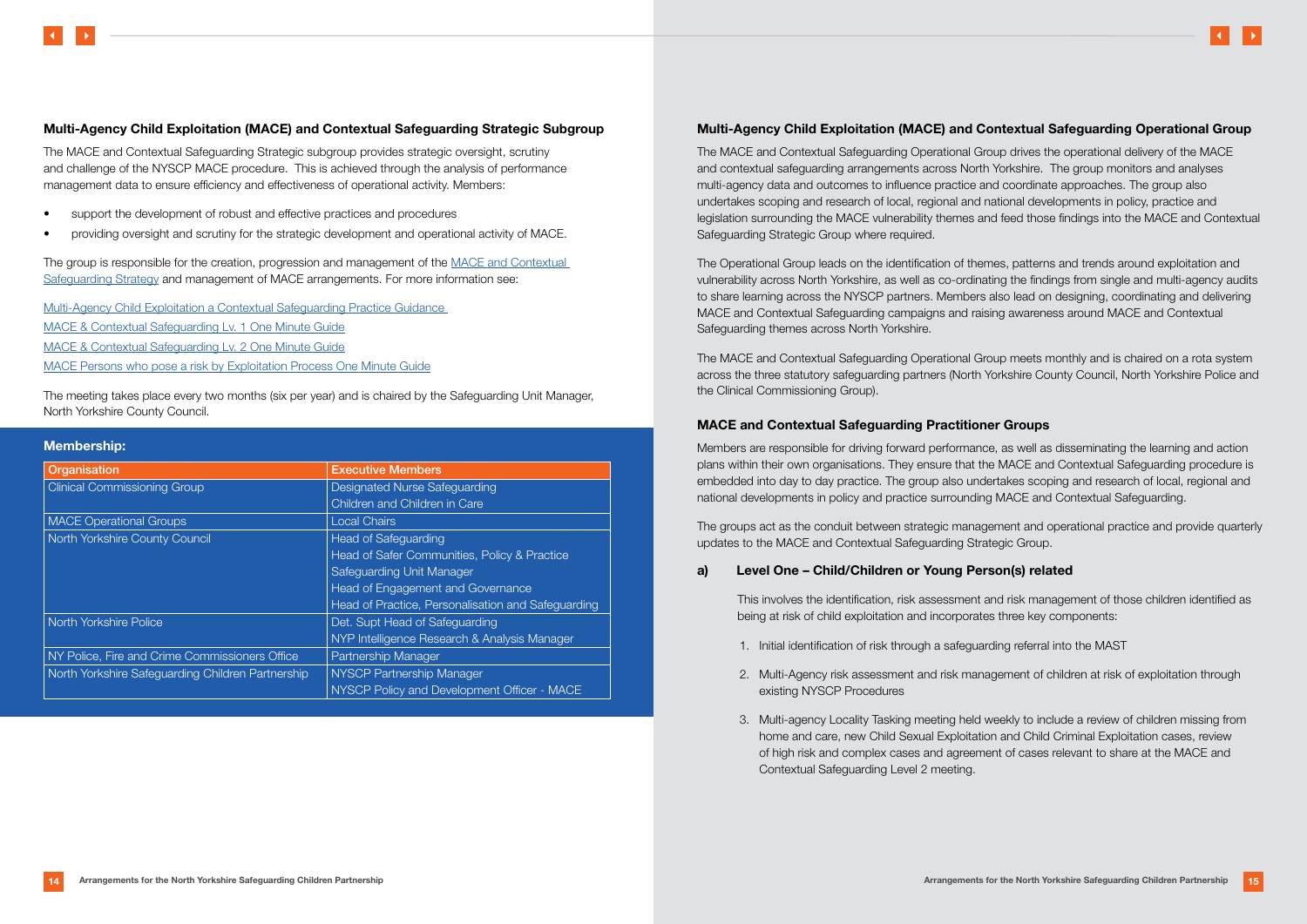# b) Level Two – MACE and Contextual Safeguarding

Examines information relating to the links between children at risk or subject to exploitation, perpetrators or individuals who may pose a risk by exploitation and/or locations and community intelligence. This involves the following four components:

- 1. The identification and assessment of perpetrators and / or individuals who may pose a risk by exploitation.
- 2. The sharing of community intelligence related to perpetrators or individuals who may pose a risk by exploitation as well as locations where harm is being caused within communities.
- 3. The sharing of relevant details of children identified as at risk of or subject to exploitation through the Level 1 MACE and Contextual Safeguarding process. This allows the identification of the community links between victims, perpetrators/individuals who may pose a risk by exploitation and locations through locality mapping exercises. This includes any concerns raised by other Local Authorities and private residential home providers and settings around OOLAC children placed in North Yorkshire.
- 4. The creation of robust locality partnership action plans to develop intelligence, pursue and prosecute perpetrators and disrupt exploitation activity within communities.

MACE and Contextual Safeguarding Practitioner Groups hold month meetings in each of the seven geographical areas and are chaired by the NYSCP Policy and Development Officer – MACE. Membership of the groups is agreed locally for each group.

# Child Death Review Partners

Local Authorities and CCG's are responsible for the Child Death Review arrangements as set out in Working Together to Safeguard Children (2018). North Yorkshire and the City of York share Child Death Review arrangements are administered through the Child Death Overview Panel (CDOP). The CDOP is responsible for:

- collecting and analysing information about each death with a view to identifying.
- any case giving rise to the need for a review mentioned in regulation.
- any matters of concern affecting the safety and welfare of children in the area of the authority.
- any wider public health or safety concerns arising from a particular death or from a pattern of deaths in that area, and
- put in place procedures for ensuring that there is a coordinated response by the authority, their Board partners and other relevant persons to an unexpected death.

The North Yorkshire Safeguarding Children Partnership (NYSCP) & City of York Safeguarding Children Partnership (CYSCP) provide governance arrangements for the Child Death Review Partners (CDRP) while learning is enhanced by collaboration with other regional neighbours.

The CDOP meets one every two months and is chaired by the Nurse Consultant in Public Heath, City of York Council.

The CDOP reports to the Safeguarding Children Partnerships for each area. The CDOP publishes an annual report which is shared across all partners and is available from the NYSCP website at:

[www.safeguardingchildren.co.uk/professionals/child-death-review](http://www.safeguardingchildren.co.uk/professionals/child-death-review) 

The CDOP actively engages with the Yorkshire and Humber Regional CDOP Coordinator Meetings and Sub-Regional CDOP Coordinator's meetings, sharing information in order to to develop our understanding of child deaths across the region, share best practice and understand the challenges faced.

# Membership

| Organisation                          | <b>Executive Member</b>                            |
|---------------------------------------|----------------------------------------------------|
| <b>City of York Council</b>           | 0-19 Healthy Child Service West Team Manager       |
|                                       | Group Manager, Multi-Agency Safeguarding Hub Ir    |
|                                       | Safeguarding Children Partnership Manager          |
|                                       | <b>Nurse Consultant in Public Health</b>           |
| <b>Clinical Commissioning Group</b>   | Children's Designated Doctors for Safeguarding,    |
|                                       | Vale of York and North Yorkshire CCG               |
| <b>Harrogate and Districts</b>        | <b>Head of Midwifery</b>                           |
| <b>NHS Foundation Trust</b>           | Named Nurse for Safeguarding                       |
| North Yorkshire County Council        | Head of Safeguarding, Children & Families Service  |
|                                       | <b>Public Health Consultant</b>                    |
| North Yorkshire Police                | Detective Inspector                                |
|                                       | Safeguarding Manager                               |
| North Yorkshire Safeguarding          | Child Death Review Officer for North Yorkshire and |
| <b>Children Partnership</b>           | <b>NYSCP Partnership Manager</b>                   |
| York and Scarborough Teaching         | Designated Doctor for Child Deaths & Consultant F  |
| <b>Hospitals NHS Foundation Trust</b> | <b>Head of Midwifery</b>                           |



| <b>Executive Member</b>                                         |
|-----------------------------------------------------------------|
| 0-19 Healthy Child Service West Team Manager                    |
| Group Manager, Multi-Agency Safeguarding Hub Interim            |
| Safeguarding Children Partnership Manager                       |
| <b>Nurse Consultant in Public Health</b>                        |
| Children's Designated Doctors for Safeguarding,                 |
| Vale of York and North Yorkshire CCG                            |
| <b>Head of Midwifery</b>                                        |
| Named Nurse for Safeguarding                                    |
| Head of Safeguarding, Children & Families Service               |
| <b>Public Health Consultant</b>                                 |
| Detective Inspector                                             |
| Safeguarding Manager                                            |
| Child Death Review Officer for North Yorkshire and City of York |
| NYSCP Partnership Manager                                       |
| Designated Doctor for Child Deaths & Consultant Paediatrician   |
| <b>Head of Midwifery</b>                                        |
|                                                                 |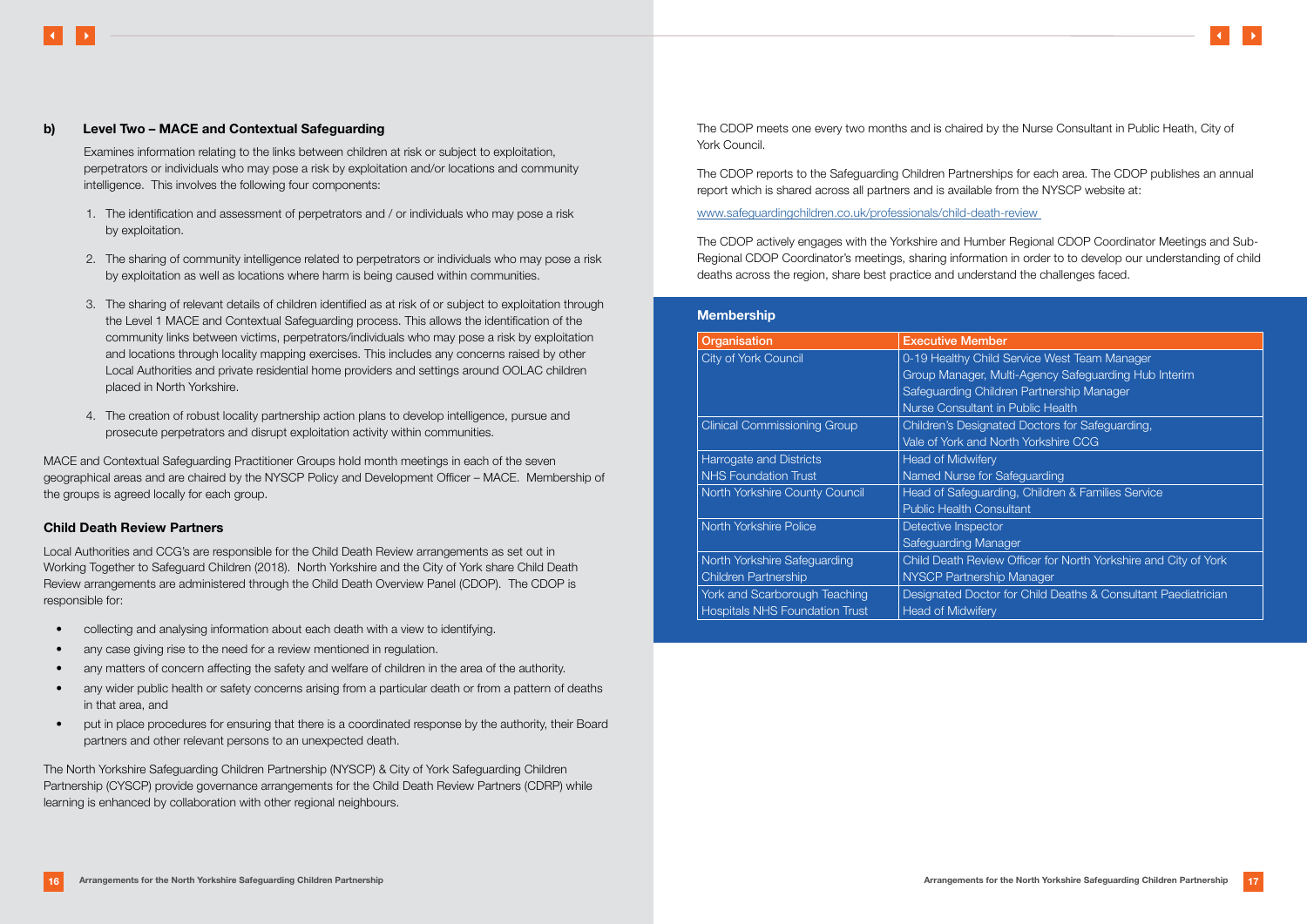The NYSCP "Framework for decision-making: Right help, at the right time by the right person" has been developed to help and support practitioners working with children across all agencies and organisations, when faced with a decision about the safety and wellbeing of a child or young person.

The guidance sets out which agencies and which levels of intervention may be needed to:

- keep children safe
- support families
- build on their strengths
- promote resilience, and
- improve overall outcomes for children, young people and their families.

### The Framework can be accessed from:

[www.safeguardingchildren.co.uk/professionals/practice-guidance/threshold-document](http://www.safeguardingchildren.co.uk/professionals/practice-guidance/threshold-document) 

The Framework should be used by practitioners to aid decision making and identify next steps but not replace the conversations when concerns about a child or young person are raised. All practitioners should use their safeguarding leads and Early Help Consultants for support, guidance and reflection.

The Framework supports practitioners with thresholds and also embeds the North Yorkshire's relationship based model of practice using a Signs of Safety methodology to understand past and potential harm, along with safety and strengths to develop what needs to happen next (see [www.safeguardingchildren.co.uk/](http://www.safeguardingchildren.co.uk/Resources/one-minute-guide-signs-of-safety) [Resources/one-minute-guide-signs-of-safety](http://www.safeguardingchildren.co.uk/Resources/one-minute-guide-signs-of-safety)).

This document sits alongside, and is complimentary to, existing NYSCP Procedures which can be found at [www.safeguardingchildren.co.uk/professionals/procedures-practice-guidance-and-one-minute-guides/](http://www.safeguardingchildren.co.uk/professionals/procedures-practice-guidance-and-one-minute-guides/) and the Early Help Strategy available from [www.safeguardingchildren.co.uk/professionals/early-help](http://www.safeguardingchildren.co.uk/professionals/early-help).

# Staffing Structure

The NYSCP Business Unit consists of seven full time posts as outlined below:

### Funding Arrangements

The three partners discuss, identify, agree and maintain the budget for the NYSCP.

### Independent Scrutiny

The NYSCP Executive appoints an Independent Scrutineer who will:

a) Chair the NYSCP Executive and Strategic Partnership Group

b) Scrutinise the partnership arrangements and assess how well the safeguarding partnership is fulfilling its duty to safeguard children and young people in North Yorkshire

c) Publish an Annual Scrutiny Report on how well the partnership is operating and provide constructive challenge for continued improvement

d) Scrutinise the multi-agency audit activity undertaken within the partnership e. Ensure the voice of the child is represented and heard throughout the NYSCP work and arrangements.

The Independent Scrutineer is appointed for a fixed term of ## years which may be extended by the NYSCP Executive.

In addition to the Independent Scrutineer, the NYSCP retains up to two Lay Members as part of the NYSCP Strategic Partnership Group along with the NYCC Elected Members for Children's Services and Education, NYCC Children's Champion and the Police, Fire and Crime Commissioner who assist the scrutineer in their role of ensuring the voice of the community is heard within the partnership.

The NYSCP maintains close working relationships with Community First Yorkshire who provide a county wide representation to the partnership and sit on all levels of governance within the partnership. The NYSCP is committed to work in partnership with the Systems Leadership Group to progress joint opportunities of work and the group also supports the scrutiny framework in the county.

The NYSCP also seeks to engage to with peer review processes to enhance practice and procedures through peer challenge and recommendations.

To ensure scrutiny of the partnership the NYSCP undertakes multi-agency audits identified by the Learning and Improvement Subgroup which are also reviewed by the partnership and the Independent Scrutineer.

The Scrutiny framework helps to deliver against Being Young in North Yorkshire to ensure "all children and young people are safe, happy, healthy and able to achieve in North Yorkshire". This also helps to identify the future priorities for the NYSCP.



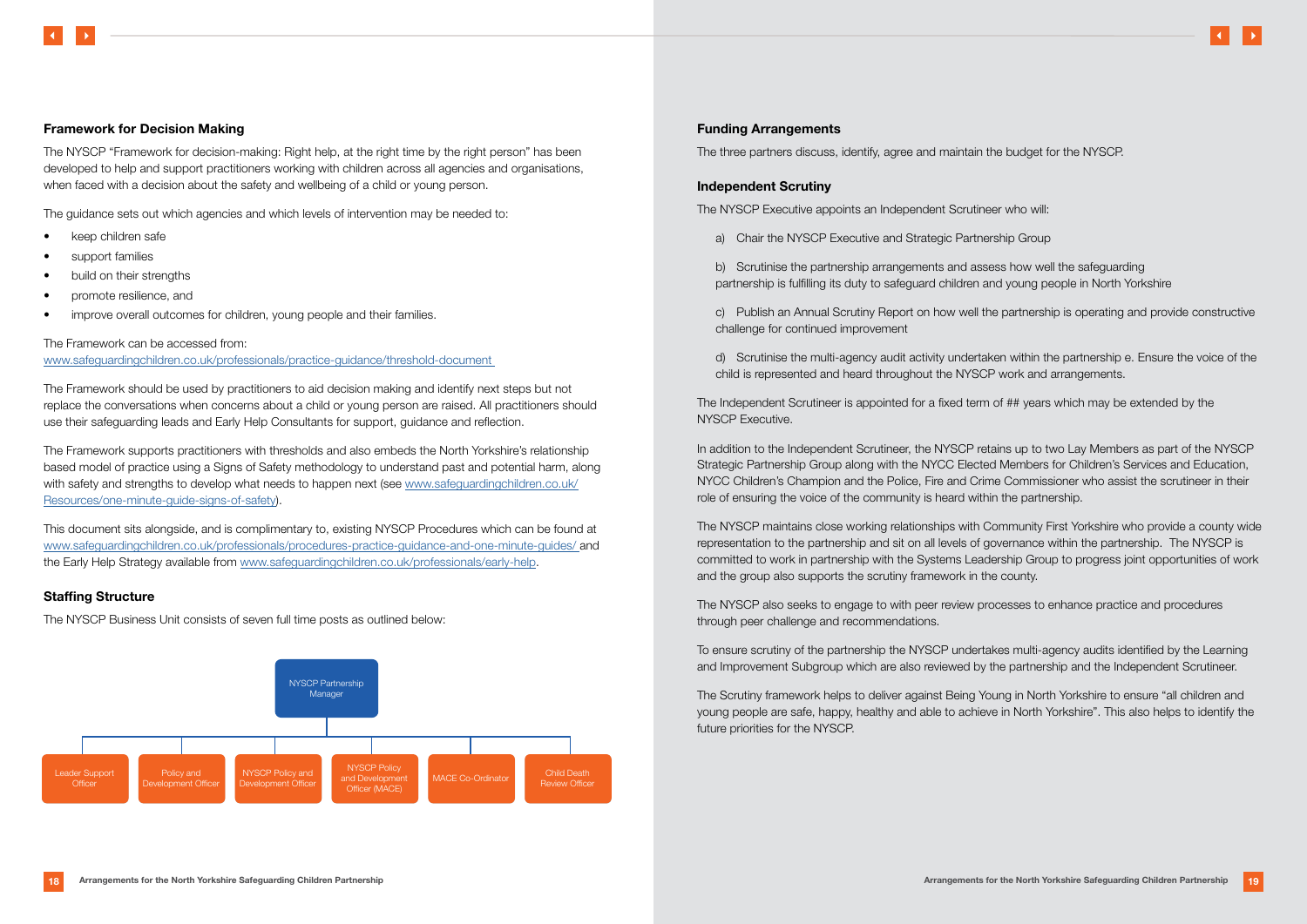# Voice of the Child

Children and Young People are integral to the work of the NYSCP. The NYSCP seeks to actively engage and involve children and young people in all aspects of the partnership. The North Yorkshire Youth Voice Executive are a relevant agency from an umbrella organisation for a number of youth voice group in the county such as The Young Peoples Council (Children in Care Council), Flying High (SEND Youth Voice Group), The Young Carers, the LGBT Youth Forum and the HDFT Youth Forum, Military Kids Club Heroes.

Growing Up in North Yorkshire seeks to obtain the views, experiences and opinions of pupils in national curriculum years 2, 6, 8, 10 and 12 regarding a broad range of issues from health and education, to home life and activities including risk-taking behaviour. The NYSCP continues to support the development of the Growing Up in North Yorkshire Survey and uses the findings to inform the work of the Partnership.

# Data

The NYSCP uses the comprehensive data set which is used by safeguarding partners to understand the landscape, direct service delivery and target resources. The data set is a standing agenda item on the Learning and Improvement Subgroup and also features on the NYSCP Executive agenda on a quarterly basis.

The data set provides data from a variety of partnership arrangements and includes data from early help to statutory interventions.

# **Disputes**

At times we recognise there may be professional disputes, with this in mind, the NYSCP maintains a [Professionals Resolutions Practice Guidance](https://www.safeguardingchildren.co.uk/professionals/practice-guidance/professional-resolutions/) which ensures that should an issue between agencies arise involving the safety and welfare of children or young people, matters can be resolved in a timely manner through an escalation process.

# **Training**

All agencies within North Yorkshire have a duty to ensure their workforce is equipped with relevant and appropriate training to undertake their roles and functions.

The NYSCP will undertakes an annual Training Needs Analysis with all relevant agencies to identify the training needs for the workforce. Where multi-agency training is identified within the partnership the NYSCP Learning and Improvement Subgroup will explore suitable approaches.

The North Yorkshire Safeguarding Children Partnership in conjunction with the North Yorkshire Safeguarding Adults Board have produced the ["Multi-Agency Safeguarding Training Standards Guidance"](https://www.safeguardingchildren.co.uk/training-north-yorkshire/training-courses/) which is designed to assist partners in identifying the minimum training standards which should be in place across all organisations that work with children, young people or adults.

The NYSCP offers a variety of multi-agency face to face and e-learning advertised through the NYSCP website:

[https://www.safeguardingchildren.co.uk/training-north-yorkshire/training-courses](http://https://www.safeguardingchildren.co.uk/training-north-yorkshire/training-courses)